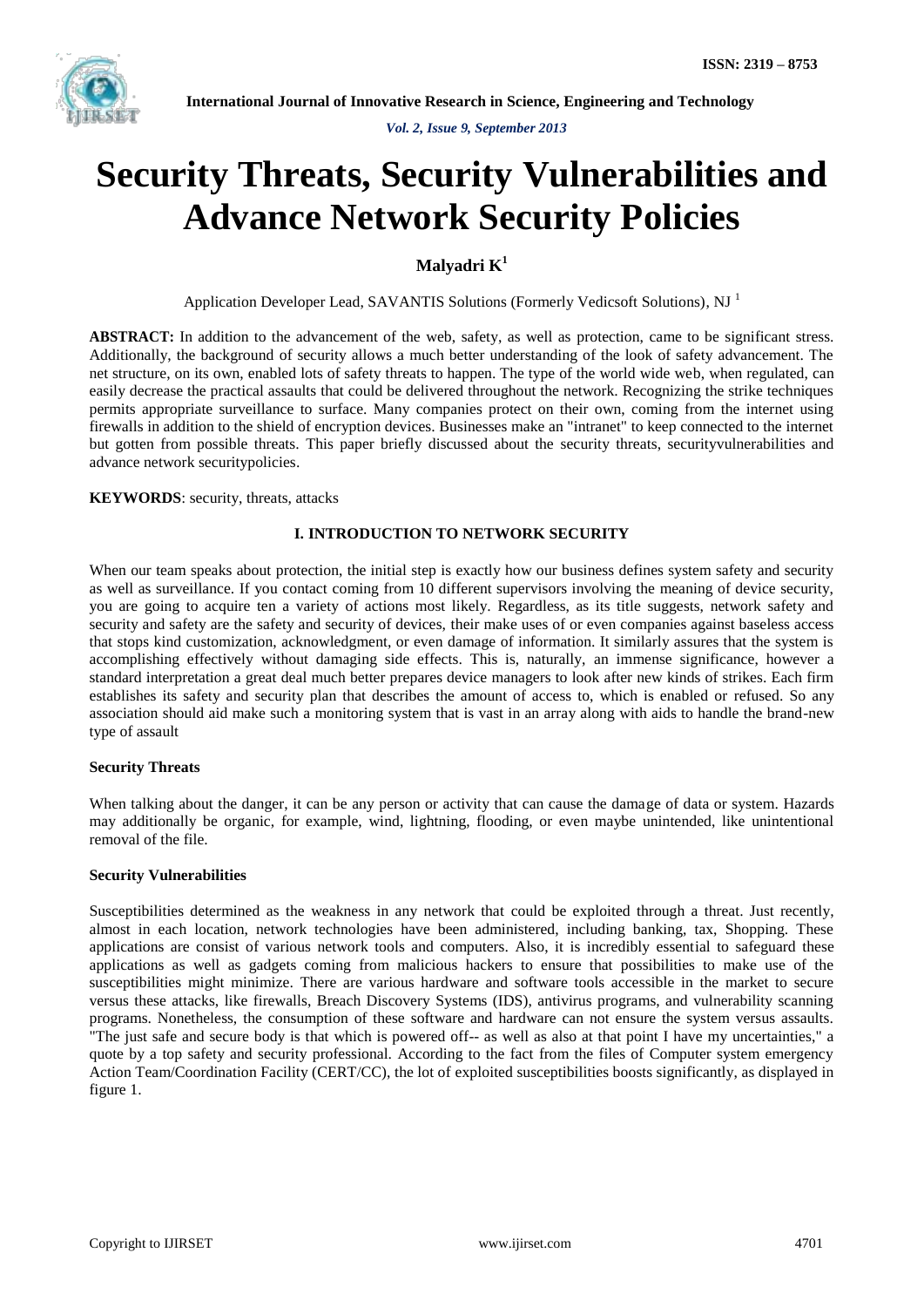

## *Vol. 2, Issue 9, September 2013*



**Figure 1. (A) The number of found vulnerabilities (B) the number of reported events.**

The influence of these dangers, as well as vulnerabilities, lead to the troubles that result in declaration, alteration, or even denial of service. Below are some typical risks to a network.

#### **Unauthorized Access**

If you are making an effort to gain casual accessibility to an unprotected wireless system, you can be apprehended on area, even though you possess no unlawful intent (besides swiping their data transfer, naturally). In Canada, it is contacted by the fraud of telecommunication. The significant advantage of any network is resource sharing. As an aspect of the system, we discuss various sorts of services like a report and also printer sharing because of reviewed sources anyone can easily attempt to acquire prohibited gain access to, which can easily lead to unwarranted get access to the system.

Codesharing, guessing as well as capturing are three popular methods to obtain prohibited accessibility. Password sharing and also thinking are not a new way of illegal gain access to, there are various methods for suspecting a security password.

Make use of secure codes, has at least ten personalities, include at least one alpha, one numeric, and also one particular personality and usage security passwords that can easily indeed not contain thesaurus words.

Use a security program against the trojan virus, spyware, viruses, and also other malwares.

Meticulously take care of emails, typically infections, spyware, and various other malware are dispersed with emails that have an e-mail add-on.

#### **Inappropriate Access of resources**

Unauthorized get access occurs when a customer attempt to access a source that is not allowed for it. This might take place given that supervisor not effectively assigned the sources. It might also develop when advantages are not enough for a user. A business that possess different departments as well as customers, some consumers have inappropriate access to any system sources, mostly because the consumers are not from the very same team or might be such users that are actually from outside the business. For instant access to the profiles, team information is improper by the administrators for the individuals who concern a few other divisions. In this particular situation, managers need to have to provide more accessibility to civil liberties than consumer required.

#### **Disclosure of Data**

In any company, some relevant information which is either stashed in a computer in the network or even transmitted might call for some level of confidentiality. Unlawful accessibility occurs when someone who is not licensed for that tries to go through the records. It usually happens, considering that our information is not secured. There is the various shield of encryption programs that are used today; our team is going to review them individually in the following phases.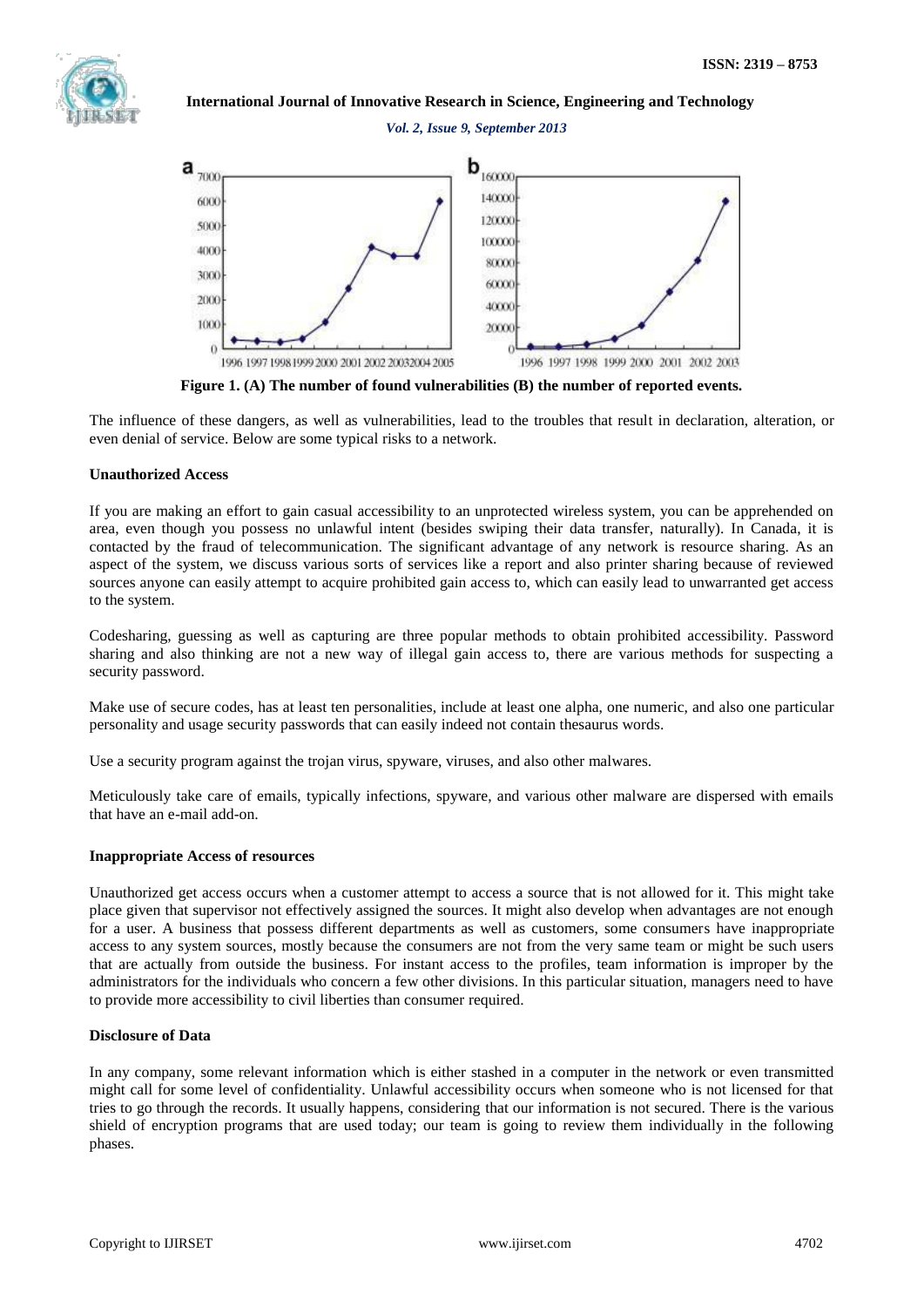

*Vol. 2, Issue 9, September 2013*

# **Unauthorized Modification**

Unwarranted modification of records is an assault on information honesty. Any transformation in the information or even software application may create significant problems; probably can degrading databases, spreadsheets, or some other essential functions. Any unapproved miner modification in software application may wreck the whole operating system or even all documents related to that software program as well as possibly require to reinstall the software along with all relevant requests.

This could be created through unapproved in addition to authorized individuals. Any change in the information or even in treatment can redirect the info to a few other places. These details could be used by any outsider or even cyberpunk that can easily make some adjustments and once again deliver to the area.

Some explanations that can easily create unauthorized customization are:

Absence of security of data

The consumer who merely calls for reading permission approved create approvals also. An access control device that permits additional creation authorization.

Lack of protection devices.

# **Disclosure of Network Traffic**

When our company refers to the data security, we observe that there are pair of different kinds of data, to begin with, the type of information which remains in the unit or pcs and also the 2nd one which is actually moving from equipment to maker or even portion among the system consumers. These two forms of records drop under 2 types of safety, computer security, and network safety and security. The tools made to defend the very first kind of information fall in computer safety and security. In contrast, the defense of information in the course of gearbox called system protection. Our company can easily certainly not differentiate an apparent variation in between these two forms of protection. As we talk about earlier that users know which type of data is confidential, it is likewise essential to maintain the confidentiality of that data throughout its transmission. The information may be risked feature security passwords, email information, consumer titles, or even some other beneficial information that could be utilized in the future for unfavorable function. Even emails and passwords which are stored in encrypted format in the system, they can easily also be caught throughout transmission as a plaintext.

#### **Spoofing of Network Traffic**

During the sending of records, two factors are essential that ensure the integrity of documents; one is that data is coming from a relied on a host as well as 2nd is that data materials are not changed or altered. Spoofing happens when someone attempts to pretend a trusted bunch. Internet Protocol spoofing, Email spoofing and also Internet spoofing, etc., are some forms of spoofing. Information broadcast over any system contains some address info, sender deal with, and also receiver address. A burglar or any cyberpunk initially discovers the Internet Protocol handle of a depended on a lot after jeopardizing the bunch intruder. It can customize the information (packet header) so that it seems that the message is arising from that trusted lot, as shown in figure 2. Very same factor resides in email spoofing that e-mail looks like it stemmed from Bob, yet actually, Bob carried out not send out an e-mail. Someone that was pretending to be Bon send out the e-mail. On the internet, spoofing enemies make a website page like a bank's website or any email like a Hotmail website. Still, this website page is mostly under the control of assailants, so when you put the information, it goes straight to the assaulter. Numerous explanations lag spoofing, for example, broadcasting the system merchandise plaintext; do certainly not make use of any information authorization code approach, etc.

#### **Disruption of Network Function**

A standard feature of any system is actually to discuss the resources and also info. A disturbance developed when the system did undoubtedly not deliver the needed performance promptly. Interruption in the network may impact on one type of functions or even on different functionalities.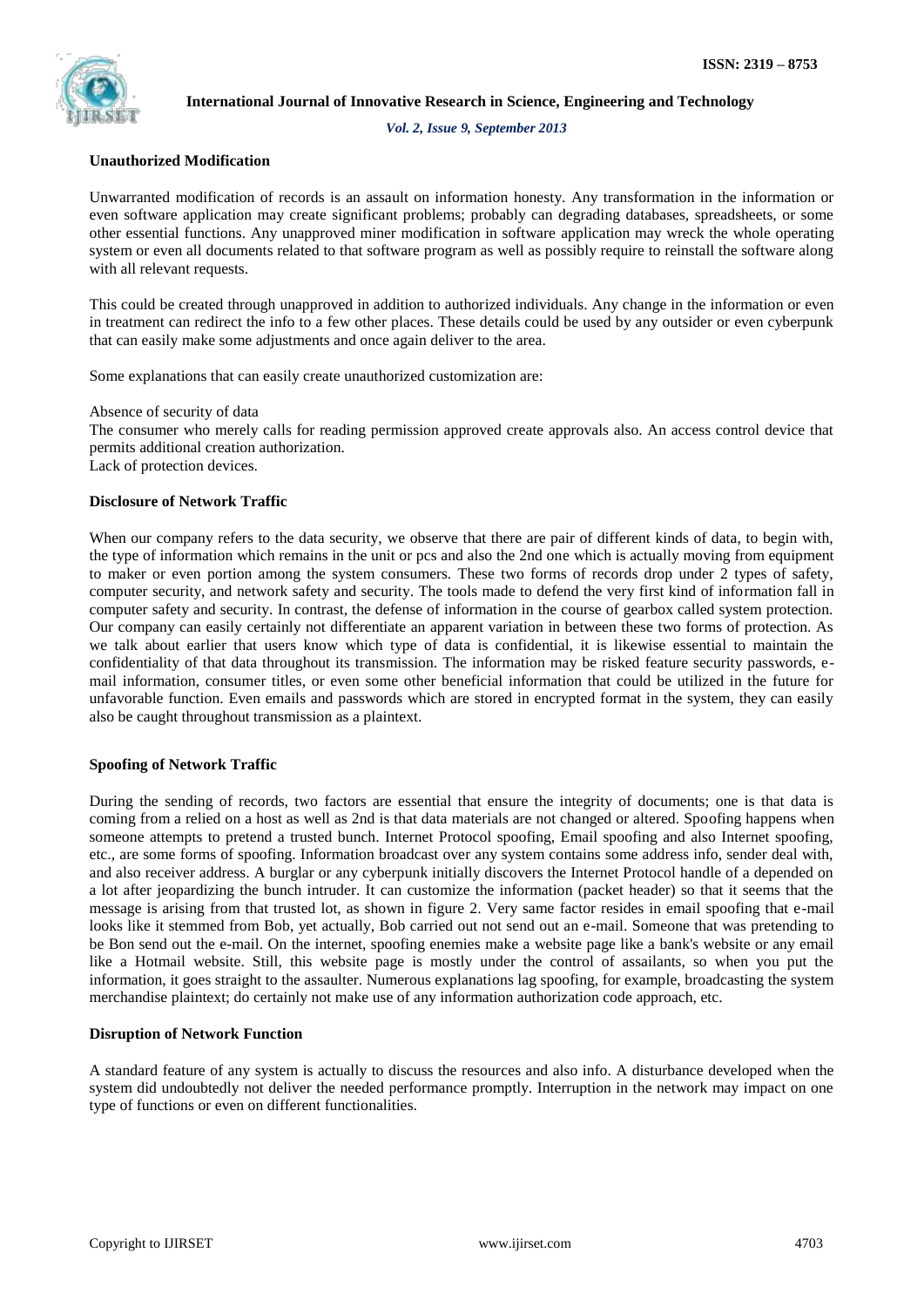

*Vol. 2, Issue 9, September 2013*



**Figure 2: IP Spoofing**

#### **Common Threats**

Safety and security is a continual process and also a constant war between assaulter and even protector. No surveillance system exists which provides the total defense. Numerous sorts of attacks could be removed, but others are going to take their area. Execution of a surveillance system time expense a lot of, as a result, some administrators merely accept the expected reductions as well as discover it a very most cost-effective solution.

Beneath our team talk about some threats and also affiliated reductions with their anticipated development. The listing is not thorough; some hazards might possess some common factors to various other locations.

#### **Errors and Omissions**

There are lots of individual accidental mistakes that contribute to protection issues. These can take place throughout the system. Occasionally a small records entrance inaccuracy can quickly induce the system accident; a number of errors occur throughout upkeep or setup, which can also be a hazard for safety and security. Mistakes are actually an essential danger to the integrity of data. These can easily create accidentally through data entry operators, system operators, and designers. Individuals primarily suppose that the info coming from a computer body is even more correct. In the previous few years, improvement in software program premium minimizes this threat. Safety and security is a continual process and also a constant war between assaulter and even protector. No surveillance system exists which provides the total defense. Numerous sorts of attacks could be removed, but others are going to take their area. Execution of a surveillance system time expense a lot of, as a result, some administrators merely accept the expected reductions as well as discover it a very most cost-effective solution.

Beneath our team talk about some threats and also affiliated reductions with their anticipated development. The listing is not thorough; some hazards might possess some common factors to various other locations.

# **Fraud and Theft**

The honesty of records and the privacy of details are the crucial components of any device. As information technology is improving, the danger of fraudulence and also burglary is also growing. Attackers make use of brand-new day-to-day strategies to exploit a system; these frauds involve in percentage funds to a large number of economic profiles. Financial devices are certainly not just the aim at of hackers, bodies which possess any sources or managements are under attack through intruders, For Example, College rating system, supply device, personnel appearance body and so on.

The hazard of scams and theft is both coming from insider or outsider. A large number of scams are done by the insiders, given that they are licensed consumers, and they recognize the susceptibilities in the system as well as remain in a far better setting to devote an unlawful act. Previous employees of any organization may likewise a risk for business if supervisors have not canceled their profiles correctly and on schedule.

# **Disgruntled Employees**

Dissatisfied staff members know much better the imperfections in the system as well as recognize which actions may result in one of the most damage. Downsizing in any association may develop a team of these people who possess enough information and also access to ruin the system. Some instances of common subversion are actually.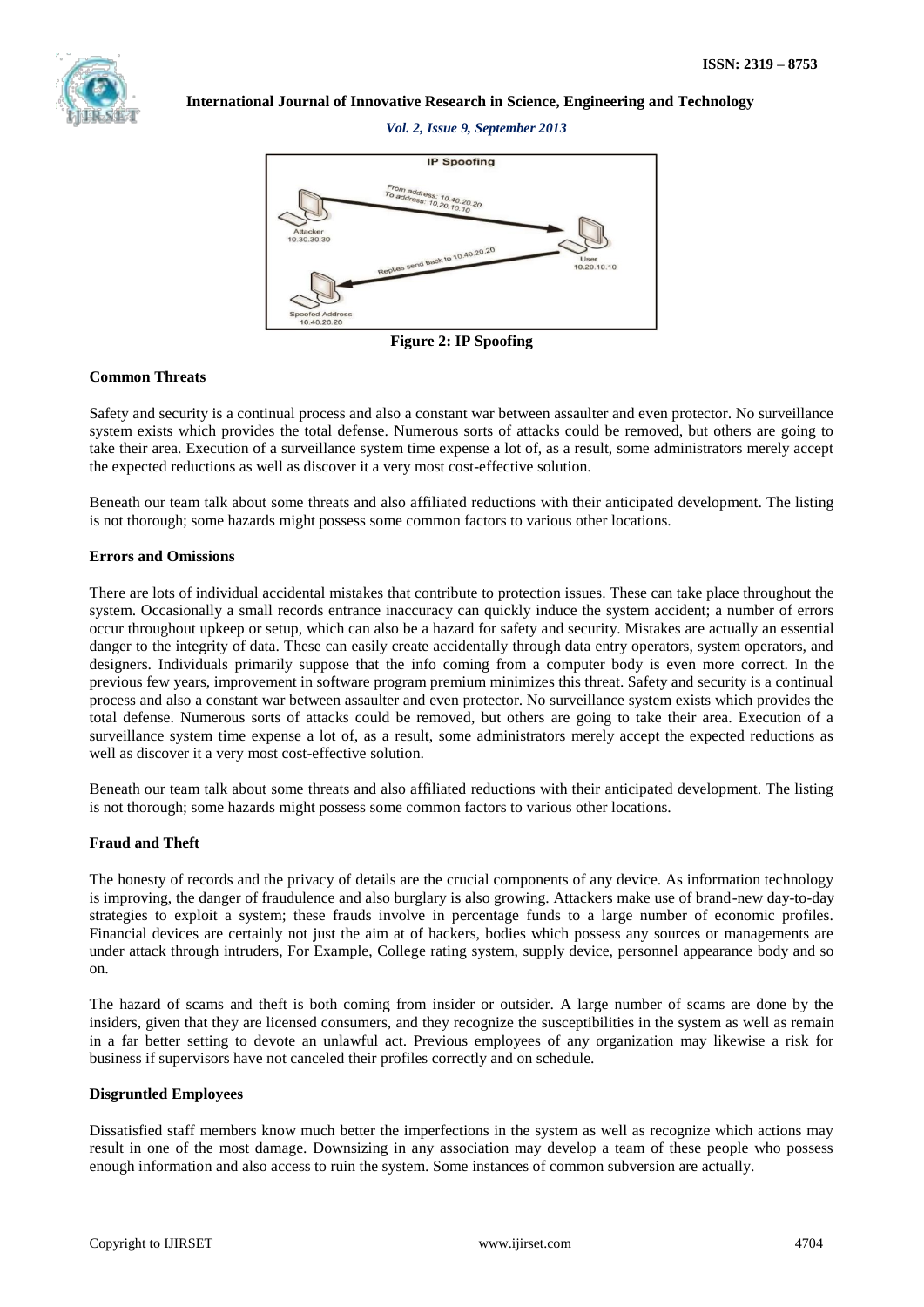

*Vol. 2, Issue 9, September 2013*



**Figure 3: Destruction of infrastructure due to earthquake**

#### **Physical and Infrastructure**

A long time attribute presents its electrical power. It is likewise a truth that the reduction occurs by the cause of organic calamities is even more harmful than infections. Flood, fire, strikes, rumbling storms, quakes, mountain outbreaks, underwater explosions, reduction of interaction are several of the instances, which at some point can easily trigger the harm of whole physical and commercial system infrastructure. Our experts can certainly not overlook the Globe Business Center and also Tsunami. Some time these calamities lead to an unanticipated way. For example, in winter tornado, your whole local area network is entirely practical, yet individuals can easily certainly not visit the workplace due to the reduction of structure.Fig 3. Presents the loss of commercial infrastructure because of earthquake

#### **Malicious Hackers**

Any one that tries to get illegal access to pc units for the objective of stealing or even harming the information obtained in touch with a hacker.

Cyberpunks are dependable as well as the most harmful danger for the organizations which possess a big personal computer system network. They can be coming from inside the institution, outside the institution, or even establish a few other continents. They crack the safety and security of the systems, weaken the system, and swipe the data before any prohibited gets access to recognized. Hacking can be of pair of kinds, moral hacking, and nonethical hacking. No honest cyberpunks are those that are unsafe for any institution. "It takes a thief to get a burglar," an underlying phenomenon. If you intend to drive away a hacker strike first, you need to know that exactly how they think. Nowadays, organizations are working with cyberpunks to locate weaknesses in their system safety system. This type of hacking is contacted ethical hacking, as well as cyberpunks, are gotten in touch with moral cyberpunks. Time is transforming now surfacing fads in IT is leading us to a brighter time when personal computers can do much more for us than they are doing now. Premises changes might leave behind additional vulnerability to exploit for the future generation of cyberpunks.

# **Malicious Application Terms**

Destructive courses are hard to locate. They may be put up individually on a maker or develop mainly as an office software package. Viruses and also other sorts of evil plans possess the capacity to reproduce themselves on numerous devices.

In the following section, our experts will undoubtedly review approximately different kinds of system attacks, their weak spots, and various harmful plans.

# **II. SOME ADVANCE NETWORK SECURITYPOLICIES**

#### *A. Making Security in Clouds Environment*

Experts predict that IT devoting will raise slightly from 2013. This rise in financial investment is much credited to shadow computing. Over half of IT institutions plan to boost their spending on cloud processing to strengthen versatile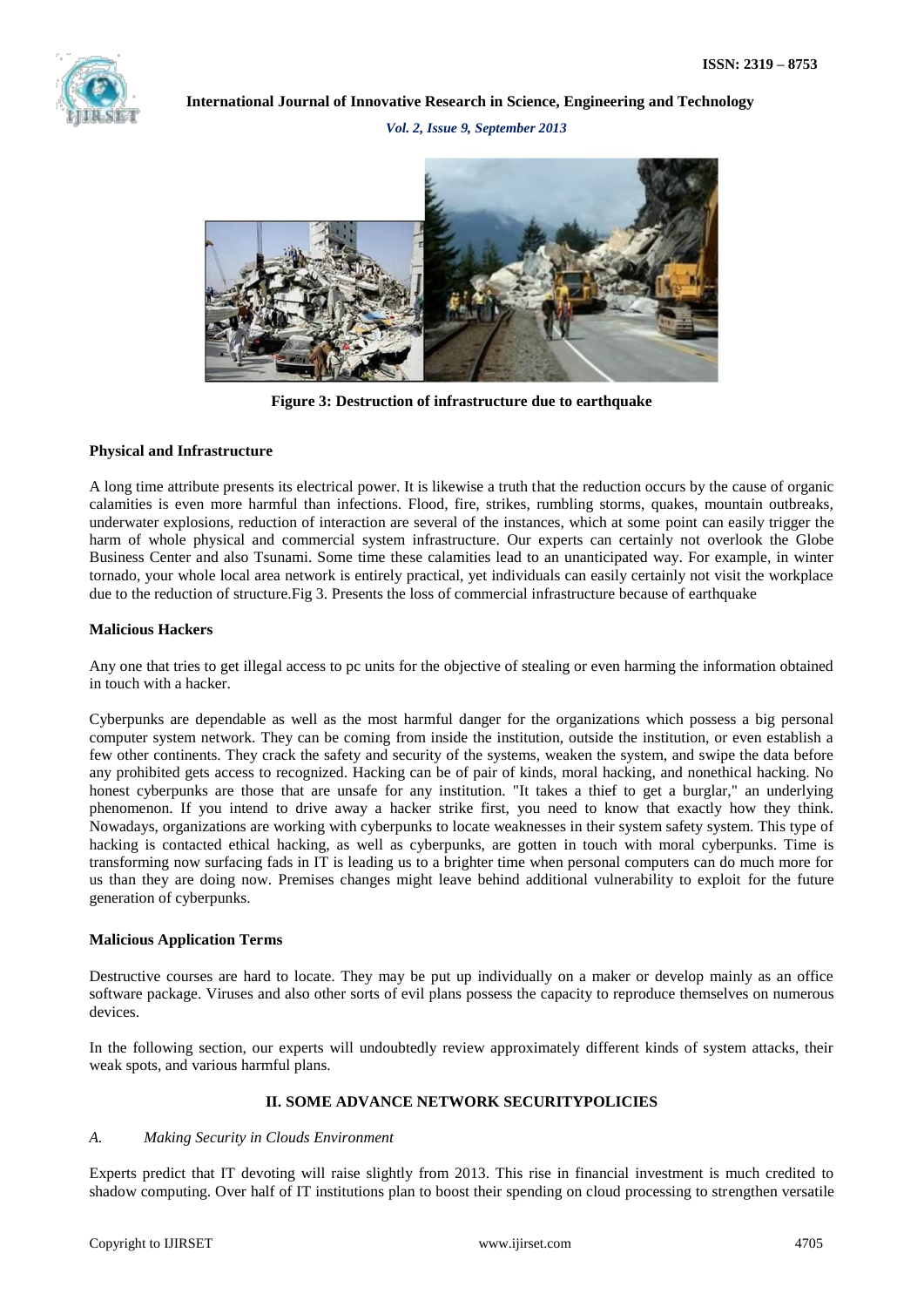#### *Vol. 2, Issue 9, September 2013*

and also dependable use of their IT sources. Intel Trusted Completion Modern Technology (Intel TXT) is mainly designed to solidify systems against hypervisor, firmware, BIOS, as well as system amount strikes in virtual and also cloud atmospheres. It does so through supplying a device that enforces integrity examines these pieces of software program at launch time. This ensures the software program has not been changed, coming from its own recognized state. This TXT additionally gives the system level count on relevant information that higher-level safety and security use demand to implement role-based surveillance plans. Intel TXT enforces control through size, memory latching and sealing off secrets.

# *B. Zero-Trust SegmentationAdoption*

This version was actually initially cultivated by John Kindervag of Forrester Research and also promoted as an important evolution of traditional overlay security designs. One option that is actually a solid candidate to strengthen the security scenario is the zero-trust model (ZTM). This hostile approach to network safety and security monitors every part of information feasible, under the assumption that every documents is a potential hazard. It requires that all information be actually accessed in a safe and secure method, that gain access to control perform a need-to-know manner as well as strictly enforced. The systems verify and also certainly never trust; that all visitor traffic be checked, logged, as well as examined which systems be made from the inside out instead of the outside in. It simplifies exactly how info surveillance is actually contemplated through thinking there are no more-- relied on  $\parallel$  user interfaces, apps, web traffic, networks or even customers. It takes the old style-- trust but validate ‖ as well as inverts it, considering that recent breaches have actually shown that when an institution counts on, it doesn't confirm.

# *C. Trend Micro Threat ManagementServices*

Because conventional security solutions no longer adequately protect against the evolving set of multilayered threats, users need a new approach. Trend Micro delivers that approach with the Trend Micro Smart Protection Network. The Smart Protection Network infrastructure provides innovative, real-time protection from the cloud, blocking threats before they reach a user's PC or a company's network. Leveraged across Trend Micro's solutions and services, the Smart Protection Network combines unique Internet-based, or —in-the-cloud, technologies with lighter-weight clients. By checking URLs, emails, and files against continuously updated and correlated threat databases in the cloud, customers always have immediate access to the latest protection wherever they connect—from home, within the company network, or on thego.

Trend Micro's Threat Management Services provides a comprehensive view of the activities occurring in the network. The solution evaluation offers a unique network security assessment that provides organizations with tangible details on the value of adding an over watch security layer for a current defense-in-depth strategy. The over watch security layer can uncover when a breach has occurred and, more importantly, immediately take action to intercept it and remediate it to ensure that it doesn't happen again. Threat Management Services offers an approach to network security that assesses risk and provides insight on potential gaps within the current security environment.

The Smart Protection Network is composed of a global network of threat intelligence technologies and sensors that deliver comprehensive protection against all types of threats— malicious files, spam, phishing, web threats, denial of service attacks, web vulnerabilities, and even data loss. By incorporating in-the-cloud reputation and patent-pending correlation technologies, the Smart Protection Network reduces reliance on conventional pattern file downloads and eliminates the delays commonly associated with desktop updates. Businesses benefit from increased network bandwidth, reduced processing power, and associated cost savings.

#### **III. CONCLUSION**

The key for building a secure network is to define what security means to your need of the time and use. Once that has been defined, everything that goes on with the network can be evaluated with respect to that policy. It's important to build systems and networks in such a way that the user is not constantly reminded of the security system around him but Users who find security policies and systems too restrictive will find ways around them. There are different kinds of attacks on the security policies and also growing with the advancement and the growing use of internet.This paper briefly discussed about the security threats, security vulnerabilities and advance network security policies